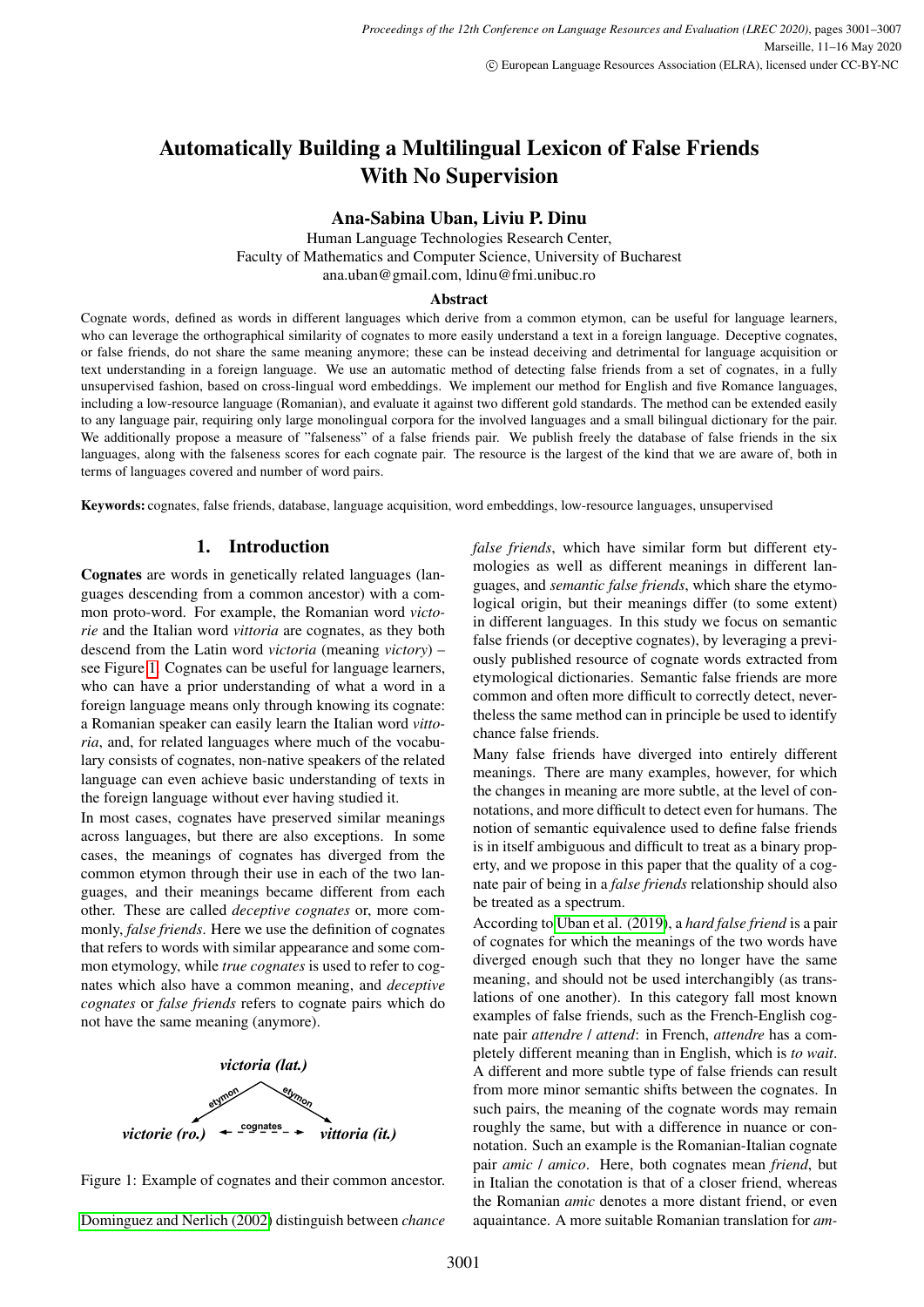*ico* would be *prieten*, while a better translation in Italian for *amic* could be *conoscente*.

In the case of soft false friends, their meaning is roughly the same (and since they can be considered "partial" translations, they can even be found in bilingual dictionaries as correct translations), nevertheless, translating one word for the other would be an inaccurate use of the language. In these cases, instead of helping non-natives to more easily understand a text in a foreign language, cognates can instead cause more confusion and deceive the language learner into misunderstanding the text. This is why having a method to correctly detect even the more subtle kind of false friends is very important for assisting with language learning and text comprehension in a foreign language.

Moreover, identifying false friends can be useful not only for language acquisition, but also in downstream applications relying on cognates, such as machine translation.

In this paper we propose using a fully automatic and unsupervised algorithm in order to detect false friends, and we generate a lexicon of false friends, along with falseness scores for each pair, for every language pair among six languages considered (Romance languages and English). Our method is based on the false friend detection algorithm relying on cross-lingual word embeddings introduced in [Uban et al. \(2019\)](#page-6-0), to which we add a more extensive evaluation of the resulted false friends pairs, including the extended list of over 3,000 cognate sets (instead of the smaller 305 words list evaluated in the previous study) and additionally include an evaluation and analysis of the falseness measure. We publish freely the resulted database comprised of false friend pairs for each pair of languages considered, and the falseness score for each pair.

# 2. Related Work

A comprehensive list of cognates and false friends for every language pair is difficult to find and expensive to manually build. Moreover, dictionaries grow outdated and it is difficult to continuously update them to incorporate new words in the vocabulary. This is why applications have to rely on automatically identifying false friends.

There have been a number of previous studies attempting to automatically extract pairs of true cognates and false friends from corpora or from dictionaries. Most methods are based either on orthographic and phonetic similarity [\(Inkpen et al., 2005\)](#page-5-1), or require large parallel corpora [\(Nakov et al., 2009\)](#page-5-2) or dictionaries [\(St Arnaud et al., 2017\)](#page-6-1). [Inkpen et al. \(2005\)](#page-5-1) use orthographic features to extract cognate pairs for French-English, but do not take semantic similarity into account. Torres and Aluísio (2011) also rely on orthographic and phonetic features, to which they add a semantic feature extracted from a bilingual dictionary. They additionally release a lexicon of Spanish-Portuguese false friends and true cognates, obtained through manual annotation, that they use to evaluate their algorithms. [Nakov et al. \(2009\)](#page-5-2) identify false friends pairs in Bulgarian and Russian by making use of sentence-aligned parallel corpora. In [\(Aminian et al., 2015\)](#page-5-3) the authors propose using a model of identifying false friends from parellel corpora in order to improve English-Egyptian statistical machine translation.

Cross-lingual semantic word similarity consists in identifying words that refer to similar semantic concepts and convey similar meanings across languages [\(Vulic and Moens,](#page-6-3) [2013\)](#page-6-3). Some of the most popular approaches rely on probabilistic models [\(Vulic and Moens, 2014\)](#page-6-4) and cross-lingual word embeddings [\(Søgaard et al., 2017\)](#page-6-5). There have been few previous studies using word embeddings for the detection of false friends or cognate words, usually using simple methods on only one or two pairs of languages [\(Cas](#page-5-4)[tro et al., 2018;](#page-5-4) Torres and Aluísio, 2011). [Castro et al.](#page-5-4) [\(2018\)](#page-5-4) detect false friends in Spanish-Portuguese, employing a classifier that learns from features extracted from multilingual embedding spaces. In [\(Mitkov et al., 2007\)](#page-5-5) the authors use a method based on distributed representations of words in a continuous space built using comparable corpora, as well as a taxonomy-based approach, to identify false friends in four language pairs involving English, French, German and Spanish.

[Uban et al. \(2019\)](#page-6-0) propose a method for identifying and correcting false friends, as well as define a measure of their "falseness", using cross-lingual word embeddings. We base our study on the method proposed here.

# 3. Detecting False Friends

In the following section we describe the algorithm used for detecting false friends automatically, in an unsupervised manner, based on a seed set of cognate sets.

## 3.1. Cross-lingual Word Embeddings

Word embeddings are vectorial representations of words in a continuous space, built by training a model to predict the occurrence of a target word in a text corpus given its context. Based on the distributional hypothesis stating that similar words occur in similar contexts, these vectorial representations can be seen as semantic representations of words and can be used to compute semantic similarity between word pairs (representations of words with similar meanings are expected to be close together in the embeddings space). In our study we make use of word embeddings computed using the FastText algorithm, pre-trained on Wikipedia for the six languages in question. The vectors have 300 dimensions, and were obtained using the skip-gram model described by [Bojanowski et al. \(2016\)](#page-5-6) with default parameters. These pre-trained embeddings are suitable for our multilingual study since: they are trained on large amounts of text, which minimizes the amount of noise in the vectors, making them good approximators of word meanings; and they are trained on text that is relatively uniform in style and topic - ensuring any differences in the structure of the embedding spaces of different languages is dependent on the language, rather than an artifact of the topic or genre of the corpus. Nevertheless, even high quality embeddings can be noisy or biased and this should be kept in mind when interpreting the results of our experiments.

To compute the semantic divergence of cognates across sister languages, we need to obtain a multilingual semantic space, which is shared between the cognates. Having the representations of both cognates in the same semantic space, we can then compute the semantic distance between them using their vectorial representations in this space. For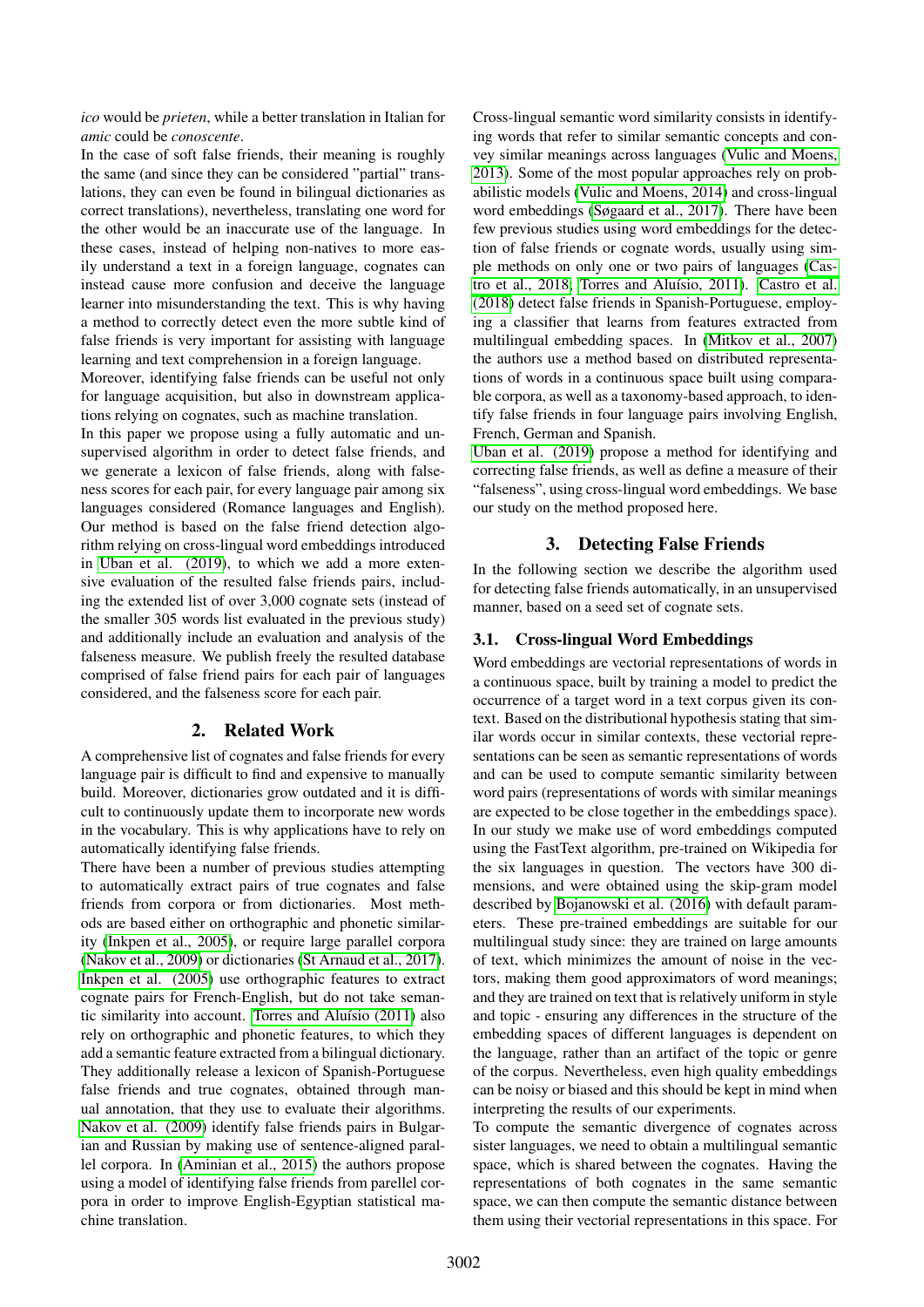a given pair of languages among the six considered, we can then accomplish this following the steps below:

- 1. Step 1. Train a word embeddings model for each of the two languages.
- 2. Step 2. Obtain a shared embedding space, common to the two languages. This is accomplished using an alignment algorithm, which consists of finding a linear transformation between the two spaces that on average optimally transforms each vector in one embedding space into a vector in the second embedding space, minimizing the distance between a few seed word pairs (which are assumed to have the same meaning), based on a small bilingual dictionary. The linear nature of the transformation guarantees distances between words in the original spaces (within each language) are preserved. For our purposes, we use the publicly available FastText multilingual word embeddings pre-aligned in a common vector space [\(Conneau et al., 2017\)](#page-5-7).<sup>[1](#page-2-0)</sup>
- 3. Step 3. Compute the semantic distance for the pair of cognates in the two languages, using a vectorial distance (we chose cosine distance) on their corresponding vectors in the shared embedding space.

### 3.2. Cognates Dataset

In order to identify false friends (deceptive cognates), we start from a database of cognates, defined as words with common etymology and similar orthography. As our data source, we use the list of cognate sets in Romance languages published in [\(Ciobanu and Dinu, 2014\)](#page-5-8). It contains 3,218 complete cognate sets in Romanian, French, Italian, Spanish and Portuguese, along with their Latin common ancestors, extracted from online etymology dictionaries. A subset of 305 of these sets also contains the corresponding cognate (in the broad sense, since these are mostly borrowings) in English.

One complete example of a cognate set for the word "architect" in the Romance languages is illustrated in Table [1.](#page-3-0)

## 3.3. Deceptive Cognates and Falseness

The multilingual embedding spaces as defined above can be used to measure the semantic distances between cognates in order to detect pairs of false friends, which are simply defined as pairs of cognates which do not share the same meaning. More specifically, following the false friends detection and correction algorithm in [Uban et al. \(2019\)](#page-6-0), we consider a pair of cognates to be a false friend pair if in the shared semantic space, there exists a word in the second language which is semantically closer to the original word than its cognate in that language (in other words, the cognate is not the optimal translation). The arithmetic difference between the semantic distance between these words and the semantic distance between the cognates will be used as a measure of the *falseness* of the false friend. The

closest neighbor of the target word in the second language's embedding space is considered to be the correct semantic equivalent of the target word in the second language, and can be provided as a "correction" for the false friend. The algorithm for detecting (and correcting) false friends, as well as measuring their degree of falseness, can be de-

Algorithm 1 Detection and correction of false friends

- <span id="page-2-1"></span>1: Given the cognate pair  $(c_1, c_2)$  where  $c_1$  is a word in  $lang_1$  and  $c_2$  is a word in  $lang_2$ :
- 2: Find the word  $w_2$  in  $lang_2$  such that for any  $w_i$  in  $lang_2$ ,  $distance(c_1, w_2) < distance(c_1, w_i)$
- 3: if  $w_2 \neq c_2$  then
- 

scribed as shown in Algorithm [1.](#page-2-1)

- 4:  $(c_1, c_2)$  is a pair of false friends<br>5: Degree of falseness =  $distance(c_1, w_2)$  5: Degree of falseness  $=$  $distance(c_1, c_2)$
- 6: return  $w_2$  as potential correction
- 7: end if

## 4. False Friends Dataset

We use the algorithm described in the previous section to build a database of false friends pairs for each language pair among the six languages considered, which we make freely available <sup>[2](#page-2-2)</sup>.

False friends for Romance languages are extracted from the original 3,218 cognate sets, resulting in 500 to 1,200 of detected false friends for each language pair. For English, the original cognate resource contains a smaller set of only 305 cognate sets, which results in smaller false friends lists for language pairs involving English.

Table [2](#page-3-1) shows the number of false friends pairs generated for each language pair, and included in the published resource.

# 5. Evaluation

In order to evaluate the quality of the false friends dataset generated with our algorithm, we first test its accuracy against a multilingual dictionary, for this study we choose to use Open Multilingual WordNet [\(Miller, 1998;](#page-5-9) ?). A pair of words with common etymology are considered true cognates if they belong to the same WordNet synset (are synonyms), and false friends if they are not synonyms. Using this standard, the obtained measured accuracy is between 73% and 81%, depending on the language pair considered. Table [3](#page-3-2) presents a breakdown of the obtained performance per language pair considered. Romanian is the only language missing from the evaluation since it is not represented in multilingual WordNet. Since English is only available for a subset of the cognates, evaluation for Romance languages may be more robust.

We select a few results of the algorithm to show in Table [4,](#page-3-3) containing examples of extracted false friends, along with the suggested correction and the computed degree of falseness. The tables shows some examples of the algorithm correctly identifying and correcting false friends pairs - such as the Romanian-Italian pairs *tânăr* (meaning *young*)

<span id="page-2-0"></span><sup>1</sup> https://github.com/facebookresearch/MUSE

<span id="page-2-2"></span><sup>&</sup>lt;sup>2</sup>https://github.com/ananana/false\_friends\_resource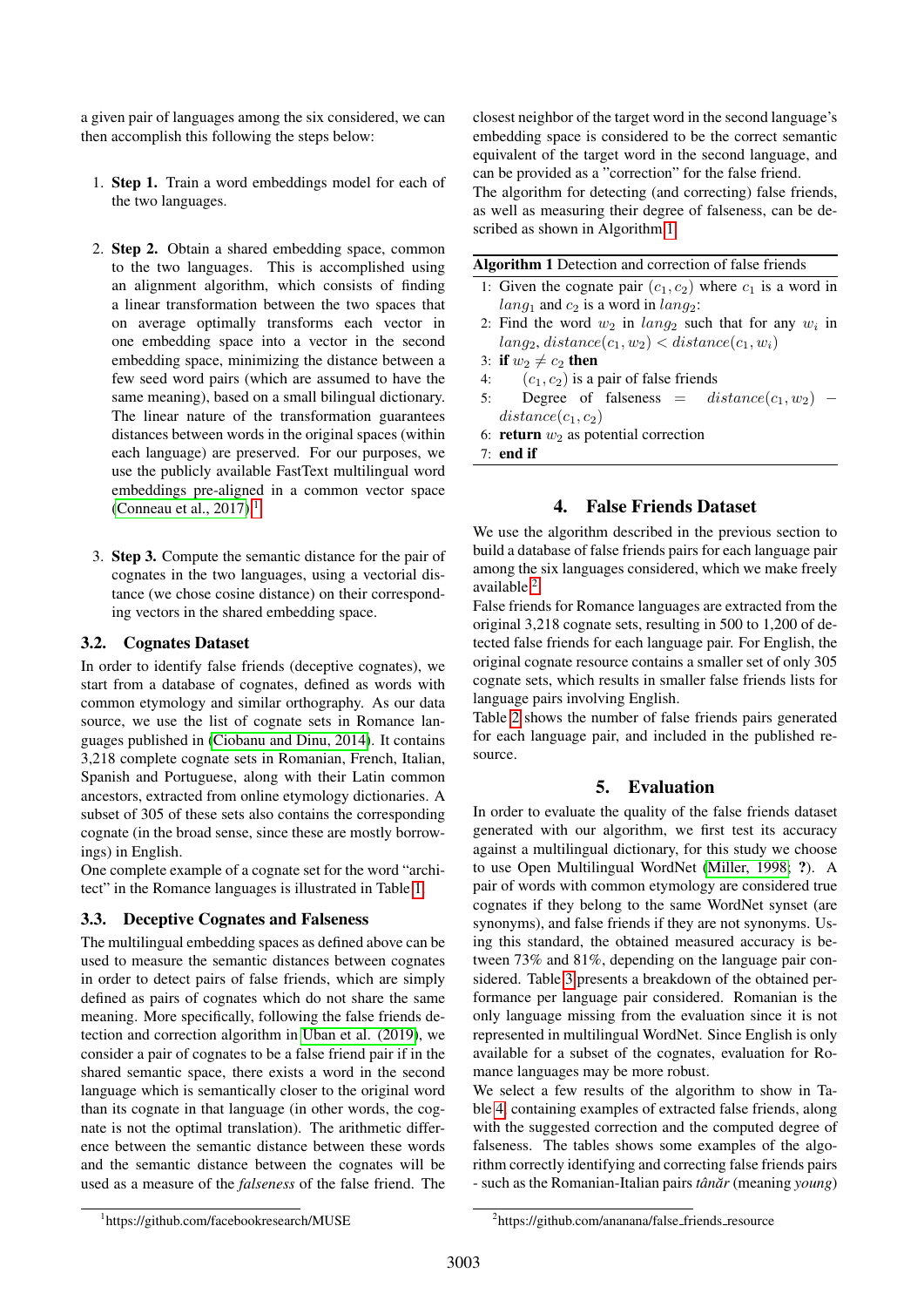| Romanian French | <b>Italian</b> | Spanish Portuguese                                              | Latin |
|-----------------|----------------|-----------------------------------------------------------------|-------|
|                 |                | arhitect architecte architetto arquitecto arquiteto architectus |       |

Table 1: An example of a cognate set: "architect" in Romance languages.

| Languages    | <b>FF</b> Pairs | Languages    | <b>FF</b> Pairs |
|--------------|-----------------|--------------|-----------------|
| ES-IT        | 739             | <b>IT-ES</b> | 727             |
| ES-PT        | 490             | PT-ES        | 502             |
| FR-IT        | 921             | <b>IT-FR</b> | 925             |
| <b>FR-ES</b> | 886             | <b>ES-FR</b> | 905             |
| FR-PT        | 1,023           | PT-FR        | 1,060           |
| IT-PT        | 795             | PT-IT        | 848             |
| RO-FR        | 1,258           | FR-RO        | 1,596           |
| RO-IT        | 1,286           | $IT-RO$      | 1,654           |
| RO-ES        | 1,229           | ES-RO        | 1,647           |
| RO-PT        | 1,227           | PT-RO        | 1,640           |
| EN-PT        | 148             | <b>PT-EN</b> | 137             |
| <b>EN-ES</b> | 158             | <b>ES-EN</b> | 136             |
| EN-IT        | 153             | <b>IT-EN</b> | 139             |
| EN-FR        | 150             | <b>FR-EN</b> | 133             |
| EN-RO        | 205             | <b>RO-EN</b> | 161             |

Table 2: Number of datapoints in false friends database

|              | Accuracy | Precision | Recall |
|--------------|----------|-----------|--------|
| ES-IT        | 73.69    | 43.27     | 38.06  |
| <b>IT-ES</b> | 73.58    | 43,12     | 37.73  |
| ES-PT        | 79.09    | 36.05     | 26.49  |
| PT-ES        | 78.65    | 32.32     | 24.35  |
| FR-IT        | 74.43    | 33.39     | 57.40  |
| IT-FR        | 74.77    | 34.32     | 58.68  |
| <b>FR-ES</b> | 76.25    | 42.02     | 51.94  |
| <b>ES-FR</b> | 75.13    | 40.27     | 51.78  |
| <b>IT-PT</b> | 74.58    | 33.20     | 44.73  |
| PT-IT        | 73.61    | 31.69     | 49.31  |
| EN-PT        | 77.25    | 59.81     | 86.48  |
| PT-EN        | 79.82    | 64.70     | 85.71  |
| <b>EN-ES</b> | 76.58    | 63.88     | 88.46  |
| <b>ES-EN</b> | 80.48    | 71.57     | 83.95  |
| EN-IT        | 77.40    | 61.73     | 87.65  |
| <b>IT-EN</b> | 74.89    | 61.90     | 76.47  |
| EN-FR        | 77.09    | 57.89     | 94.28  |
| <b>FR-EN</b> | 81.05    | 66.32     | 86.66  |

<span id="page-3-2"></span>Table 3: Performance for all language pairs using WordNet as gold standard.

/ *tenero* (meaning *tender*), with the Italian correction *giovane* (*young*), or *inima˘* (*heart*) / *anima* (*soul*), corrected to *cuore* (*heart*). The falseness scores also reflect the degree of semantic drift between the false friends, with the *tanˆ ar˘* /*tenero* pair being more dissimilar than *inima˘*/*anima*. The *amic*/*amico*/*amichetto* set, which refers to different degrees of friendship, is awarded the lowest falseness score. It is valuable to note the algorithm also selects word pairs which can technically be considered true cognates (*long*/*luengo* – meaning *long*), but are not used as such in current speech: *largo* is more frequently used than *luengo*. This is to be expected since the algorithm is based on <span id="page-3-0"></span>word *usage* in language (since this is the basis of the embedding training algorithm). We also illustrate an example where the algorithm makes a mistake: in the case of *stânga* (*left*)/*stanco* (*tired*), the algorithm rightly identifies this as a false friends pair, but provides an erroneous correction: *destra* is the Italian word for *left*, not *right*. This error can also be traced back to the nature of semantic similarity as captured by word embeddings: related but not equivalent words (and sometimes even antonyms) can have similar embedding vectors due to their similar occurence patterns in corpora.

<span id="page-3-1"></span>

| Cognate     | False         | Correc-   | <b>False-</b> |
|-------------|---------------|-----------|---------------|
|             | Friend        | tion      | ness          |
| long(FR)    | luengo $(ES)$ | largo     | 0.50          |
| face (FR)   | faz $(ES)$    | cara      | 0.39          |
| change(FR)  | caer (ES)     | cambia    | 0.46          |
| stânga (RO) | stanco $(IT)$ | destra    | 0.52          |
| tânăr (RO)  | tenero $(IT)$ | giovane   | 0.41          |
| inimă (RO)  | anima (IT)    | cuore     | 0.13          |
| amic (RO)   | amico (IT)    | amichetto | 0.04          |

<span id="page-3-3"></span>Table 4: Extracted false friends and falseness.

In a second experiment, we measure accuracy of false friend detection on a manually curated list of false friends and true cognates in Spanish and Portuguese, used in a previous study [\(Castro et al., 2018\)](#page-5-4), and introduced in [\(Tor](#page-6-2)res and Aluísio, 2011). This resource is composed by 710 Spanish-Portuguese word pairs: 338 true cognates and 372 false friends. We also compare our results to the ones reported in this study, which uses a method similar to ours (using a simple classifier that takes embedding similarities as features to identify false friends) and shows improvements over results in previous research. The results are shown in Table [5.](#page-4-0) We also compute the same metrics using a falseness threshold as a lower bound to decide whether two words are false friends; results show a trade-off between recall and precision when using a threshold. The following section discusses in more detail the use of falseness thresholds.

In this second experiment, WordNet is used as a baseline algorithm for false friend identification instead of a gold standard. Its relatively poor results as compared to the automatic methods may stem from the lower coverage it has as compared to corpus-based methods. [Castro et al. \(2018\)](#page-5-4) show that only 55% of the word pairs in the evaluation set used here are found in WordNet synsets. This shows that using WordNet as an evaluation standard has its limits, and that corpus-based methods such as the one we propose have an advantage over dictionary-based methods.

#### 5.1. Falseness as a Spectrum

The measure of falseness that we provide for every detected pair of false friends can be useful not only for a better un-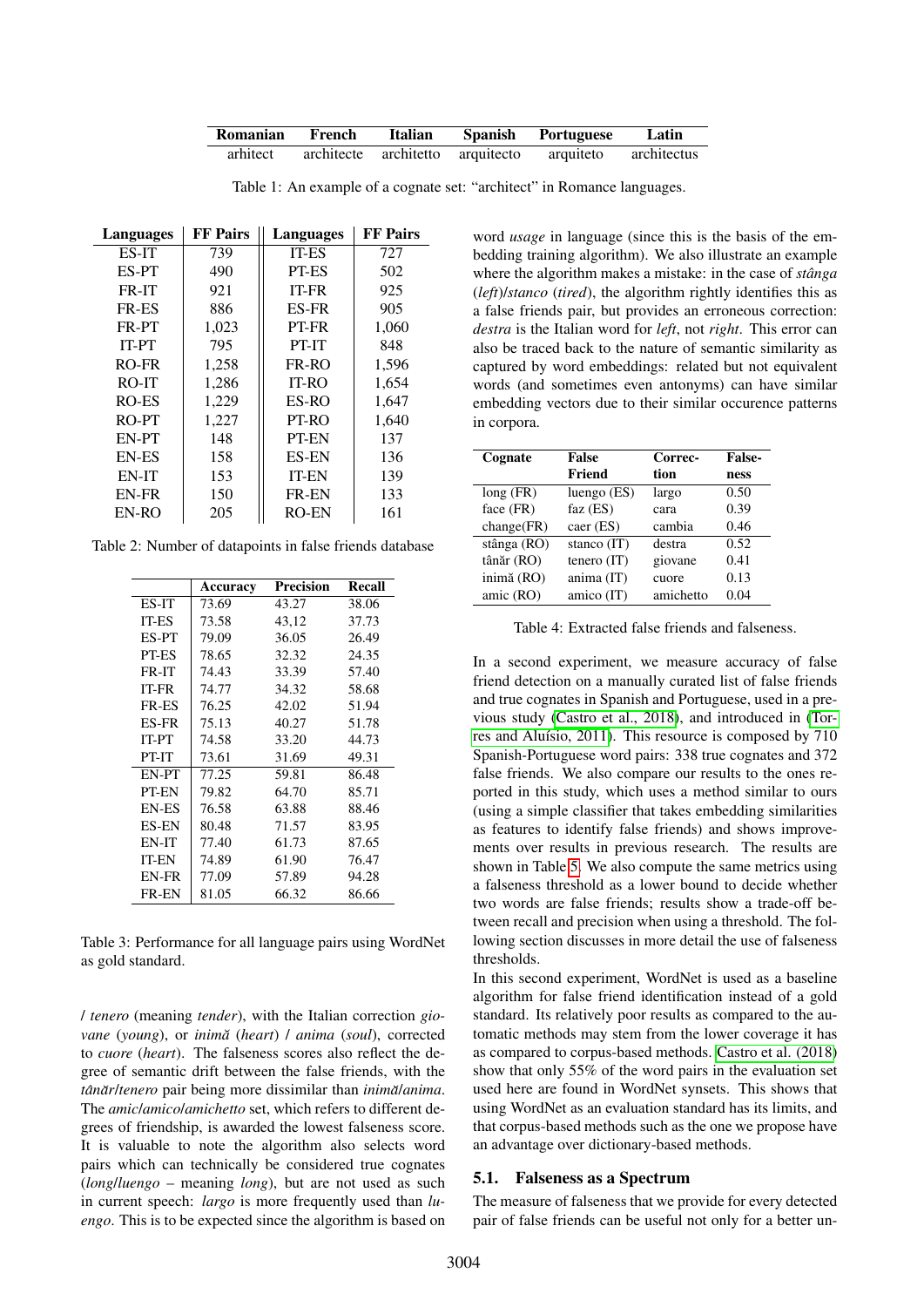|                       | Accuracy | Precision | Recall |
|-----------------------|----------|-----------|--------|
| Our method $(ft=0)$   | 81.81    | 78.69     | 80.80  |
| Our method $(ft=0.1)$ | 82.62    | 92.37     | 66.06  |
| (Castro et al)        | 77.28    |           |        |
| (Sepulveda et al)     | 76.37    |           |        |
| <b>WN</b> Baseline    | 69.57    | 85.82     | 54.50  |

<span id="page-4-0"></span>Table 5: Performance for Spanish-Portuguese using curated false friends test set, compared to previous attempts.



<span id="page-4-2"></span>Figure 2: Performance with falseness threshold

derstanding of the linguistic phenomenon behind the semantic divergence of the cognates, but also for a more flexible integration with downstream applications. When our resource of false friends, a custom threshold of falseness could be set and used to filter out false friends in a more coarse or fine-grained way, depending on the needs of the application. For example, for applications where capturing subtle changes in meaning is important, maintaining a low threshold of falseness is useful. On the other hand, when simply identifying false friends which have entirely different meanings, choosing a high threshold may be sufficient and might also ensure a lower rate of false positives, by filtering out the delicate cases of false friend pairs with similar meanings, which lie at the boundary between true and deceptive cognates.

We perform an analysis of the effect of varying the threshold of falseness used to discriminate between true cognates and false friends, by re-evaluating the generated false friends against WordNet using a varying threshold of falseness to discriminate between false friends and true cognates (as opposed to the simple evaluation in the previous chapter, where no threshold was set, which is equivalent to using a falseness threshold of 0). In this way, we are able to discover the optimal falseness threshold to use in order to maximize performance relative to the WordNet standard. We choose the threshold which leads to maximum average accuracy across all language pairs on a separate training set of 80% of the word pairs. The rest of 20% of word pairs are used to evaluate the method now employing a falseness threshold, set to the optimal value according to the training phase. The optimal falseness threshold  $ft\star$  is found to

| Falseness threshold $\vert 0$ (None) $\vert 0.2$ (optimal) |       |       |
|------------------------------------------------------------|-------|-------|
| Accuracy                                                   | 80.57 | 85.85 |

<span id="page-4-1"></span>Table 6: Best overall accuracy of our method

be 0.2, and the average overall accuracy with this threshold is 85.85%. Table [6](#page-4-1) shows the difference in accuracy when using the optimal threshold, and Figure [2](#page-4-2) illustrates the variation of accuracy, precision and recall (on average for all language pairs) when varying the threshold between 0 and 1.

$$
ft\star = argmax_{ft \in (0,1)} \frac{1}{|LP|} \sum_{l_1, l_2 \in LP} Acc(tf, l_1, l_2) \quad (1)
$$

where  $ft$  is a falseness threshold and  $LP$  is the set of all language pairs:

$$
LP = \{(l_1, l_2) || l_1, l_2 \in \{RO, ES, PT, FR, IT, EN\}\}\
$$
\n(2)

The fact that in WordNet the optimal falseness is positive means that many of the extracted false friends with very low falseness make up for most of false positives (actual true cognates), which are not identified as such not necessarily because they are actually different in meaning, but rather because of artifacts of the embedding space.

We then perform the same experiment, but this time evaluate using the curated cognates sets in Spanish-Portuguese. In this case, the optimal threshold is found to be 0.1, and the threshold of 0.2 found in the previous experiment leads to worse results than not using a threshold at all. In order to confirm the difference stems from the the different definition of cross-lingual synonymy in the two datasets and is not specific to just the language pair, we compute the optimal falseness threshold relative to WordNet specifically for Spanish-Portuguese and find an optimal falseness of 0.3. This difference between the optimal threshold values for the two different gold standards suggests the two resources were built with different assumptions about meaning equivalence, and confirms that the availability of the falseness measure can be useful for tuning the false friend detection algorithm to the specific task and standards of the particular application.

#### 5.2. Error Analysis and Discussion

As suggested in the previous section, a significant source of error relative to the WordNet standard are low-falseness pairs of detected false friends. Figures [3](#page-5-10) and [4](#page-5-11) show the distribution of falseness scores across all word pairs in all languages. We separately show the distribution of false friends extracted with our method that were evaluated as actual false friends using WordNet, and the pairs of extracted false friends that are actually true cognates according to Word-Net. The much lower falseness values for word pairs in the second category (false positives in the evaluation using WordNet) suggest that many of the false positives produced by the algorithm fall in the range of word pairs with very subtle differences in meaning. These might stem from imperfections in the embedding space or from the too strong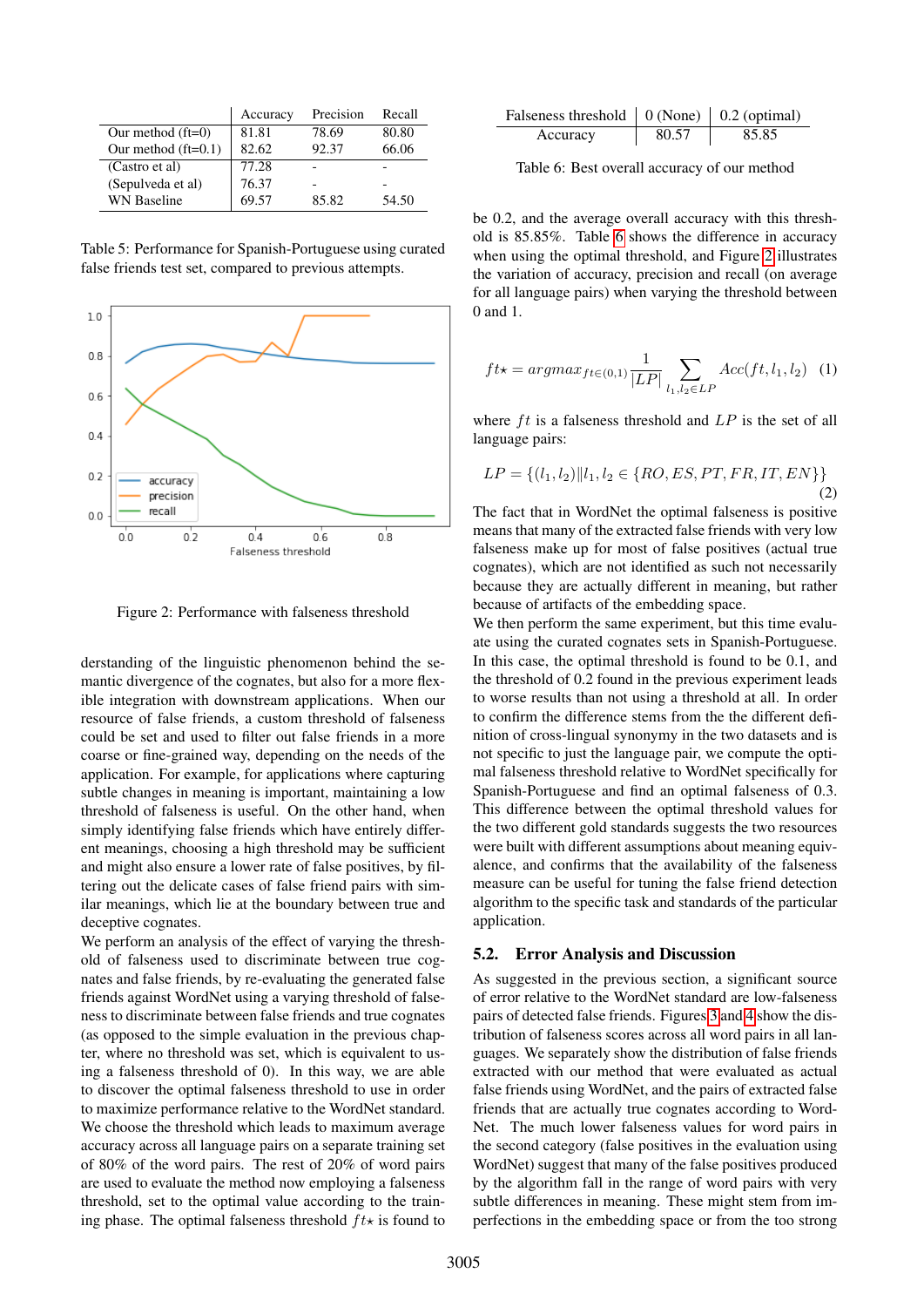

Figure 3: Falseness in correctly detected false friends



Figure 4: Falseness in incorrectly detected false friends

assumption that the closest word in the multilingual embedding space is the correct translation. Some of the examples in Table [4](#page-3-3) illustrate these types of errors, such is the case of the previously discussed pair *stanga ˆ* / *stanco*, with the mistaken correction *destra*. More subtle inaccuracies can consist for example of mismatched parts of speech: such as the case of *change* (noun) / *caer* (infinitive verb) / *cambia* (indicative verb).

On the other hand, we believe including the falseness score in the dataset can be useful precisely to remedy this issue when needed, and that in some cases, these low-falseness word pairs could even be considered actual false friends (rather than errors of classification) by a standard of meaning equivalence that is more strict than the one used in WordNet's synsets.

A second source of errors is found in the original cognates data source that we use to then discriminate into true and false cognates. Since it is also an automatically built resource, some of the word pairs are falsely labelled as cognates, and may further perpetuate into false positives in our algorithm.

#### 6. Conclusions

We have built and made freely available a database of false friends in six languages, and evaluated it against WordNet and against a manually curated dataset of false friends, obtaining state of the art results. To the best of our knowledge, the published database is the largest public resource of the kind, both in terms of number of word pairs covered and languages considered. Additionally, the proposed method can be used to generate or detect pairs of false friends for any pair of languages, without requiring expensive manual work or dictionaries, but only large monolingual corpora to train word embeddings on, and small bilingual dictionaries to perform embedding space alignments.

The unsupervised nature of the algorithm proposed also has the advantage of a high coverage of the vocabulary, unlike dictionary-based methods, which are prone to becoming outdated as language evolves. One disadvantage of our embedding-based algorithm is the lack of distinction between different senses of the same word. In the future it would be interesting to continue the study in the direction of considering also context-specific senses of words, in order to be able to better handle partial false friends, which are pairs of cognates which share meaning in some contexts and not others.

<span id="page-5-10"></span>Along with false friends pairs, we publish a falseness score for each pair, which can be used to customize the sensitivity to difference in meaning that defines a pair of false friends according to the application. We believe this resource can be very valuable for language learners, for example by incorporating false friends pairs in a tool to aid with language acquisition or text comprehension for non-natives, as well as for machine translation or other applications using natural language processing in a multilingual setting.

# 7. Bibliographical References

- <span id="page-5-11"></span><span id="page-5-3"></span>Aminian, M., Ghoneim, M., and Diab, M. (2015). Unsupervised false friend disambiguation using contextual word clusters and parallel word alignments. In *Proceedings of the Ninth Workshop on Syntax, Semantics and Structure in Statistical Translation*, pages 39–48, Denver, Colorado, USA, June. Association for Computational Linguistics.
- <span id="page-5-6"></span>Bojanowski, P., Grave, E., Joulin, A., and Mikolov, T. (2016). Enriching Word Vectors with Subword Information. *arXiv preprint arXiv:1607.04606*.
- <span id="page-5-4"></span>Castro, S., Bonanata, J., and Rosá, A. (2018). A high coverage method for automatic false friends detection for spanish and portuguese. In *Proceedings of the Fifth Workshop on NLP for Similar Languages, Varieties and Dialects (VarDial 2018)*, pages 29–36.
- <span id="page-5-8"></span>Ciobanu, A. M. and Dinu, L. P. (2014). Building a Dataset of Multilingual Cognates for the Romanian Lexicon. In *Proceedings of the Ninth International Conference on Language Resources and Evaluation, LREC 2014*, pages 1038–1043.
- <span id="page-5-7"></span>Conneau, A., Lample, G., Ranzato, M., Denoyer, L., and Jégou, H. (2017). Word translation without parallel data. *arXiv preprint arXiv:1710.04087*.
- <span id="page-5-0"></span>Dominguez, P. J. C. and Nerlich, B. (2002). False friends: their origin and semantics in some selected languages. *Journal of pragmatics*, 34(12):1833–1849.
- <span id="page-5-1"></span>Inkpen, D., Frunza, O., and Kondrak, G. (2005). Automatic identification of cognates and false friends in french and english. In *Proceedings of the International Conference Recent Advances in Natural Language Processing*, volume 9, pages 251–257.
- <span id="page-5-9"></span>Miller, G. A. (1998). *WordNet: An electronic lexical database*. MIT press.
- <span id="page-5-5"></span>Mitkov, R., Pekar, V., Blagoev, D., and Mulloni, A. (2007). Methods for extracting and classifying pairs of cognates and false friends. *Machine translation*, 21(1):29.
- <span id="page-5-2"></span>Nakov, S., Nakov, P., and Paskaleva, E. (2009). Unsupervised extraction of false friends from parallel bi-texts us-